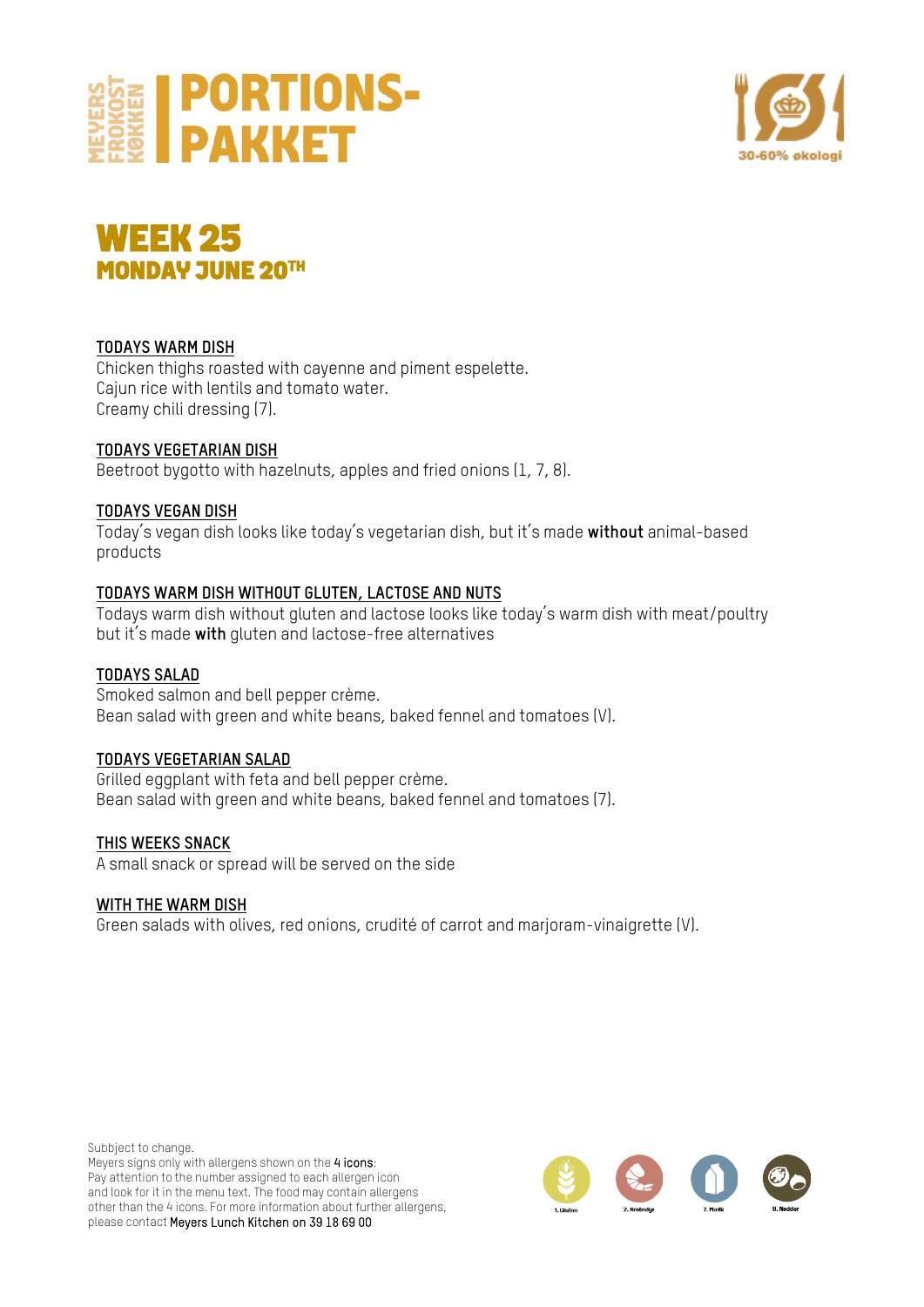





Baked pork cutlets, marjoram, olives and tomato sauce. Gnocchi, butternut squash and sun dried tomatoes. Grated cheese, parsley and lemon peel (7).

# **TODAYS VEGETARIAN DISH**

Roasted celeriac, marjoram, olives and tomato sauce. Gnocchi, butternut squash and sun dried tomatoes. Grated cheese, parsley and lemon peel (7).

#### **TODAYS VEGAN DISH**

Today's vegan dish looks like today's vegetarian dish, but it's made **without** animal-based products

# **TODAYS WARM DISH WITHOUT GLUTEN, LACTOSE AND NUTS**

Todays warm dish without gluten and lactose looks like today's warm dish with meat/poultry but it's made **with** gluten and lactose-free alternatives

# **TODAYS SALAD**

Slices of beef cuvette and green pea puree. Violette hispi cabbage, fennel, carrots and daikon. Served with baked garlic dressing (V).

# **TODAYS VEGETARIAN SALAD**

Frittata with chervil and green pea puree. Violette hispi cabbage, fennel, carrots and daikon. Served with baked garlic dressing (V).

#### **THIS WEEKS SNACK**

A small snack or spread will be served on the side

#### **WITH THE WARM DISH**

Roasted eggplant, quinoa, arugula, sunflower seeds, lemon peel and artichokes (8, V).

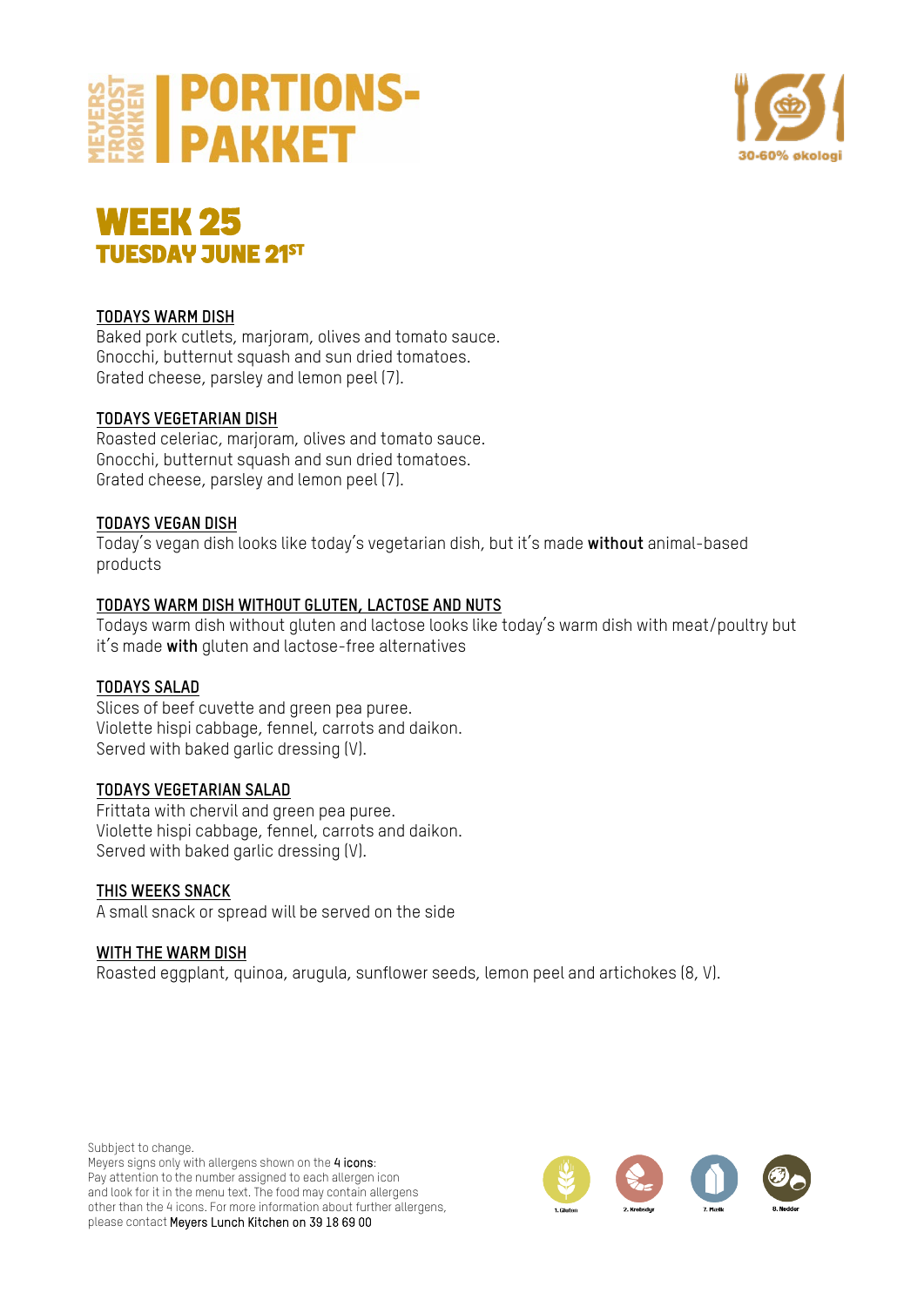



# **WEEK 25<br>WEDNESDAY JUNE 22<sup>ND</sup>**

# **TODAYS WARM DISH**

Beef brisket with garlic, onions, rose pepper and oregano. Roasted potatoes with rosemary and olive oil. Tzatziki, mild garlic and cucumber (7).

# **TODAYS VEGETARIAN DISH**

Roasted portobello mushrooms with white beans, feta, oregano and garlic. Roasted potatoes with rosemary and olive oil. Tzatziki, mild garlic and cucumber (7).

#### **TODAYS VEGAN DISH**

Today's vegan dish looks like today's vegetarian dish, but it's made **without** animal-based products

# **TODAYS WARM DISH WITHOUT GLUTEN, LACTOSE AND NUTS**

Todays warm dish without gluten and lactose looks like today's warm dish with meat/poultry but it's made **with** gluten and lactose-free alternatives

# **TODAYS SALAD**

Chicken breast and puree of roasted cauliflower. Pearl barley, grated cauliflower, lemon and parsley (1, 8, V).

#### **TODAYS VEGETARIAN SALAD**

Lemon marinated butterbeans and puree of roasted cauliflower. Pearl barley, grated cauliflower, almonds, lemon and parsley (1, 8, V).

#### **THIS WEEKS SNACK**

A small snack or spread will be served on the side

#### **WITH THE WARM DISH**

Greek salad with tomatoes, olives, cucumber and green leaves (V).

# **TODAYS SHOT**

Beetroot, ginger, lemon.

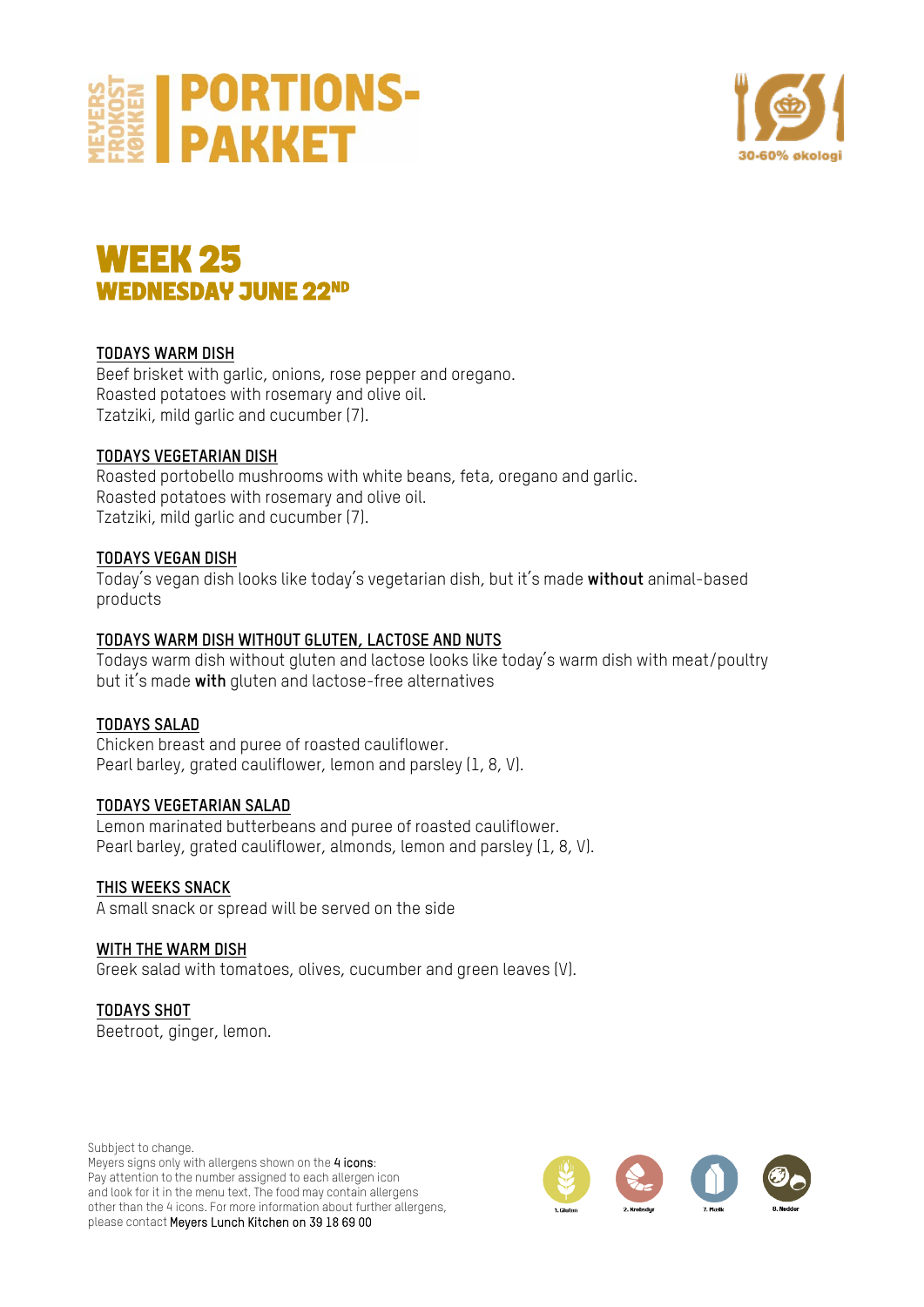





Yellow curry with turkey, coconut milk, squash, beans, bamboo shoots, bell pepper and basil. Organic jasmine rice. Pickled cucumber, chili and cilantro.

# **TODAYS VEGETARIAN DISH**

Yellow curry with tofu, coconut milk, squash, beans, bamboo shoots, bell pepper and basil. Organic jasmine rice. Pickled cucumber, chili and cilantro.

# **TODAYS VEGAN DISH**

Today's vegan dish looks like today's vegetarian dish, but it's made **without** animal-based products

# **TODAYS WARM DISH WITHOUT GLUTEN, LACTOSE AND NUTS**

Todays warm dish without gluten and lactose looks like today's warm dish with meat/poultry but it's made **with** gluten and lactose-free alternatives

# **TODAYS SALAD**

Pork roast with 5-spice. Mild crème and soy beans. Noodles with pickled carrots, daikon and cucumber. Crispy kale with cilantro and herbs (1).

# **TODAYS VEGETARIAN SALAD**

Fried tempeh with sesame. Mild crème and soy beans. Noodles with pickled carrots, daikon and cucumber. Crispy kale with cilantro and herbs (1).

# **THIS WEEKS SNACK**

A small snack or spread will be served on the side

# **WITH THE WARM DISH**

Kale salad with mint, mango, spring onions and toasted sesame (V).

# **TODAYS CAKE**

Mazarin with nougat (1, 7, 8).

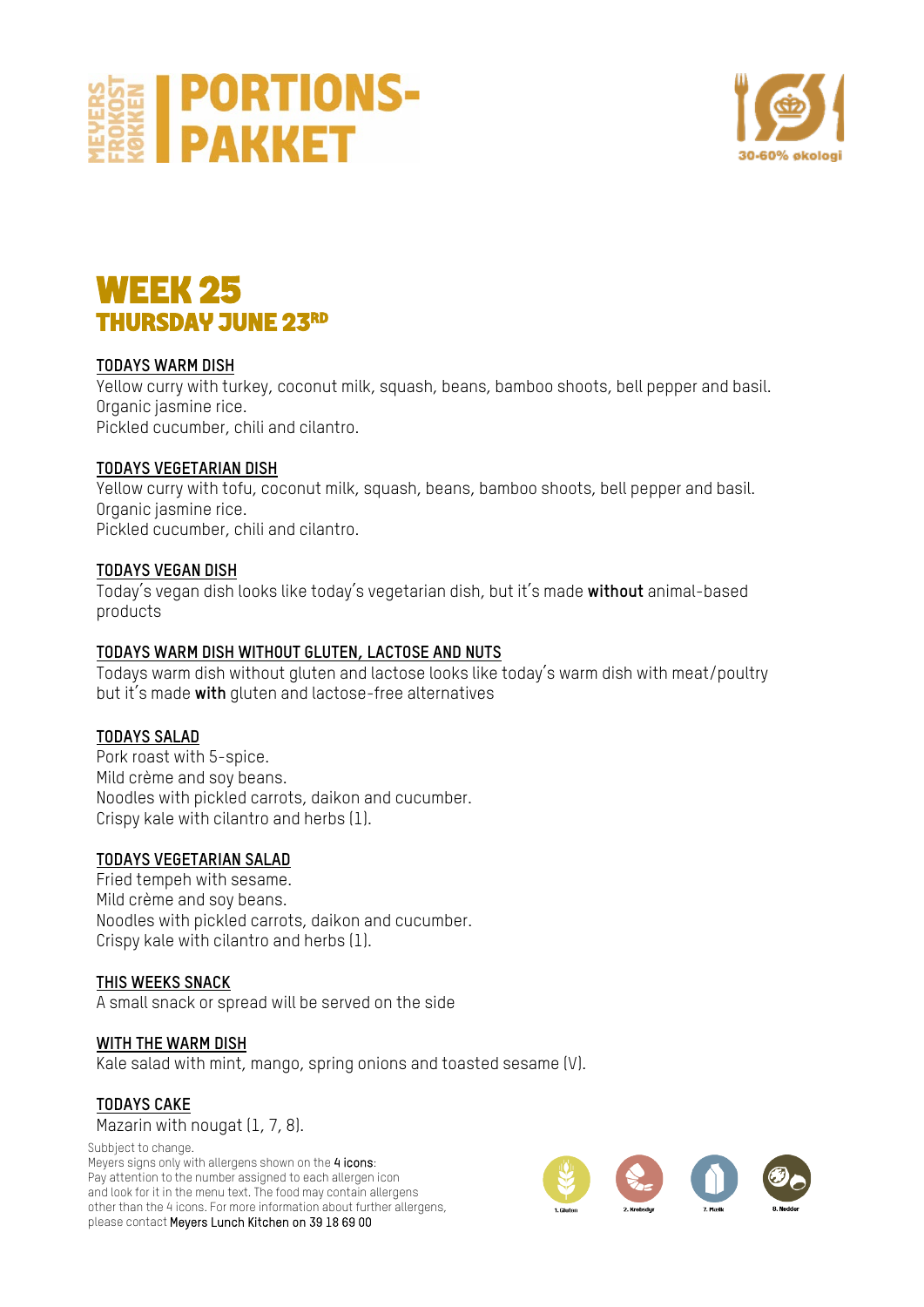





'Frikadeller' of pork with baked and pickled carrots. Boiled organic potatoes with parsley, capers and red onions. Served with mustard crème (7).

# **TODAYS VEGETARIAN DISH**

Chickpea patties with baked and pickled carrots. Boiled organic potatoes with parsley, capers and red onions. Served with mustard crème (7).

#### **TODAYS VEGAN DISH**

Today's vegan dish looks like today's vegetarian dish, but it's made **without** animal-based products

# **TODAYS WARM DISH WITHOUT GLUTEN, LACTOSE AND NUTS**

Todays warm dish without gluten and lactose looks like today's warm dish with meat/poultry but it's made **with** gluten and lactose-free alternatives

# **TODAYS SALAD**

Baked cod, marinated in lemon with skyr crème. Rye kernels, fennel, roasted leeks, dill and apple vinaigrette (1, 7).

# **TODAYS VEGETARIAN SALAD**

Boiled organic eggs with skyr crème. Rye kernels, fennel, roasted leeks, dill and apple vinaigrette (1, 7).

# **THIS WEEKS SNACK**

A small snack or spread will be served on the side

#### **WITH THE WARM DISH**

Green leaves and salted squash, raspberries, toasted seeds and cream (7).